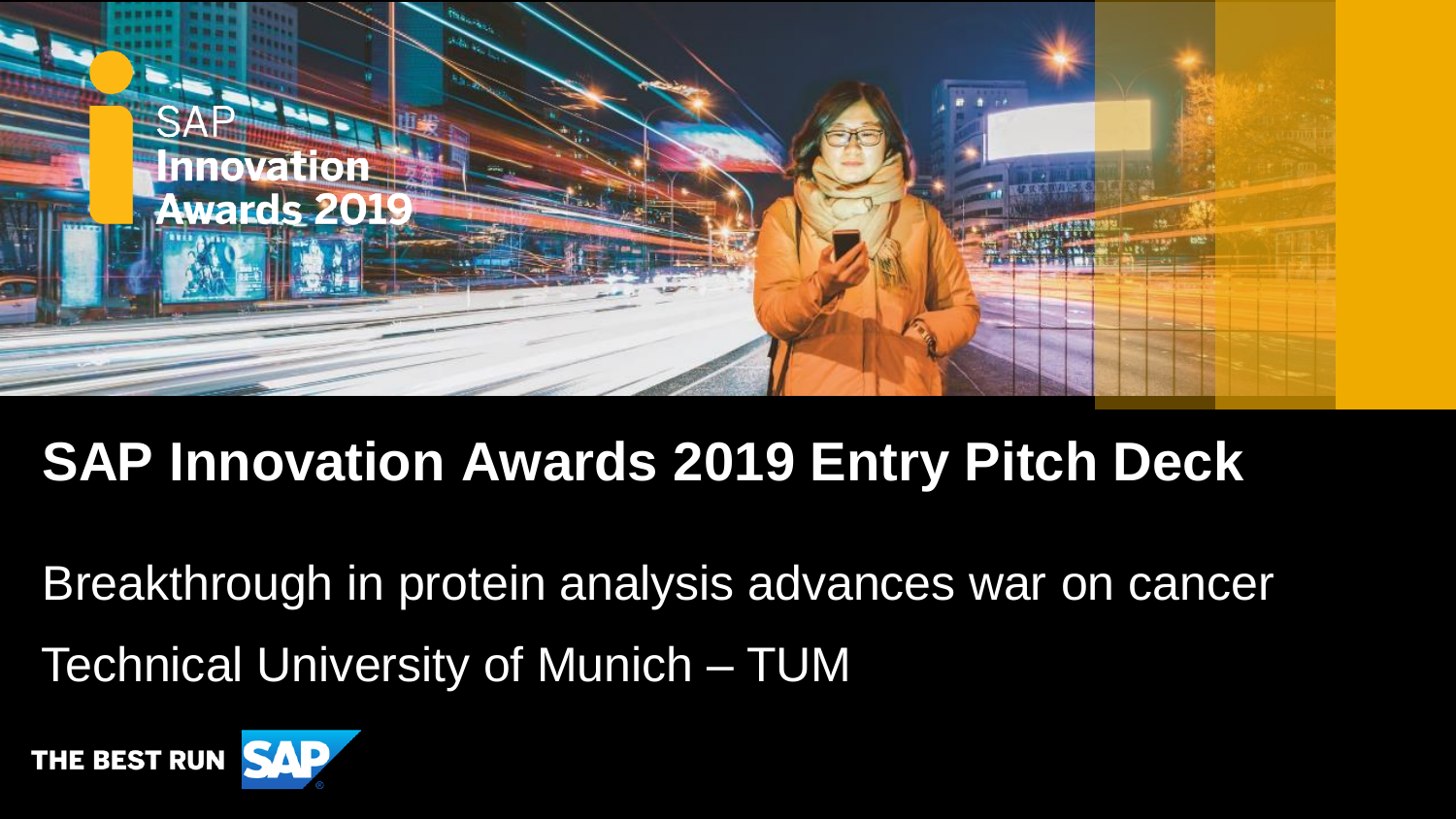## **Video: SAP HANA for Proteomics for Personalized Medicine**



<https://www.youtube.com/watch?v=ao4oStycKnw>

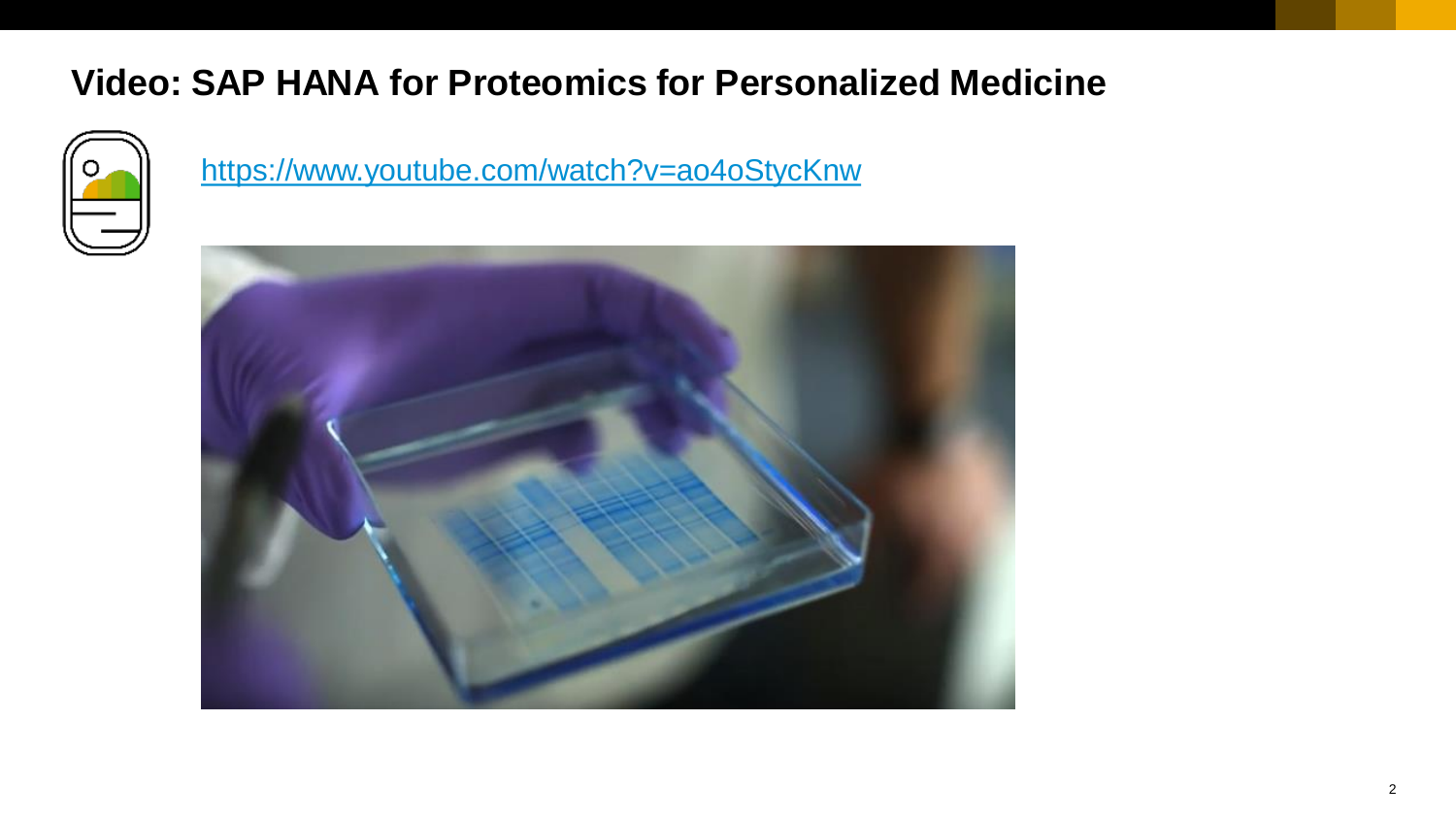# **Breakthrough in protein analysis advances war on cancer**

## **Technical University of Munich**

#### **"Quote" Challenge**

"With our ProteomicsDB based on SAP HANA running on IBM Power Systems, we have the perfect platform to help medical scientists around the world to create moreeffective treatment options – to save lives in the future."

Prof. Dr. Bernhard Küster

Head of the Chair of Proteomics and **Bioanalytics** 

TUM School of Life Sciences Weihenstephan, Technical University of Munich

Map the entirety of proteins in the human body to create the proteome – and make this possible by finding a database solution fast, flexible and powerful enough for this endeavor

#### **Solution**

Create and continually populate the **ProteomicsDB** - powered by SAP HANA on IBM Power system – and integrate it seamlessly with statistics and analytics applications running on an Rserver

#### **Outcome**

Revolutionized the speed and depth of understanding about the relationships between proteins and how they interact with drugs, enabling more effective and targeted treatments of cancer patients.

**>1,000**

published academic research papers reference ProteomicsDB

#### **243**

cancer drugs analyzed to enable personalized treatment in the future

#### **80%**

or 15721 of 19629 proteins of the human proteome quantified and made accessible online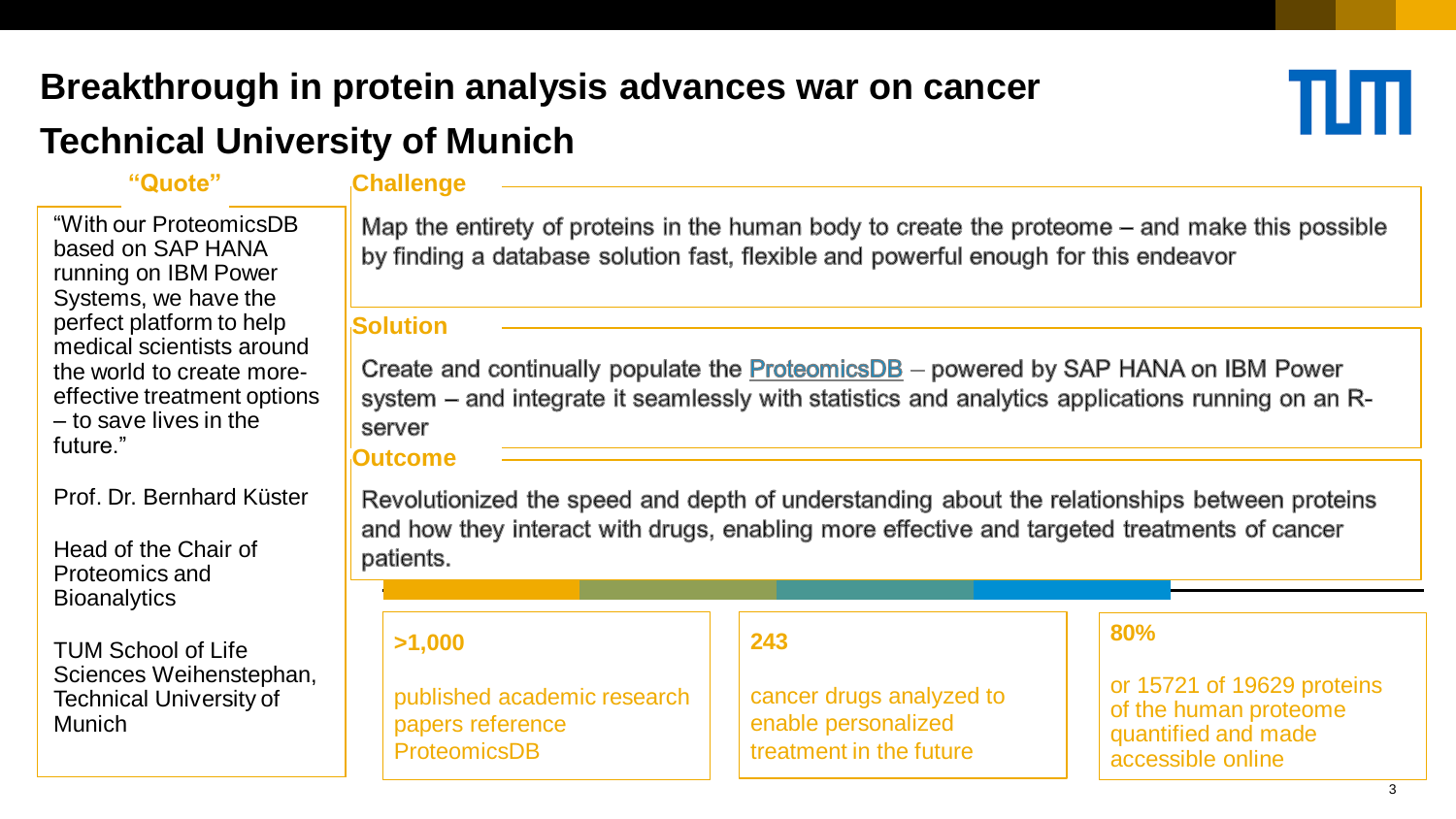

## **Partner Information**

### **IBM**

Provided the Power Systems server for outstanding performance and high availability plus IBM Storwize data storage systems and IBM Spectrum Virtualize software for streamlined storage management

"SAP HANA on IBM Power Systems is the ideal infrastructure to build our protein-centric database – helping scientists make the most of large collections of proteomics data. IBM Power provides us with the performance, high availability, straightforward maintenance and continuity we need to ensure the sustained operation of the ProteomicsDB."

Dr. Harald Kienegger, Managing Director of the University Competence Center (UCC), Technical University of Munich

"The ProteomicsDB is definitely faster since we moved to SAP HANA on IBM Power Systems. The rich user interface enables scientists to tap into a wealth of data and gain new insights by adjusting different parameters and evaluating the changes immediately."

Dr. Mathias Wilhelm, Group Leader Bioinformatics, Chair of Proteomics and Bioanalytics, TUM School of Life Sciences Weihenstephan, Technical University of Munich

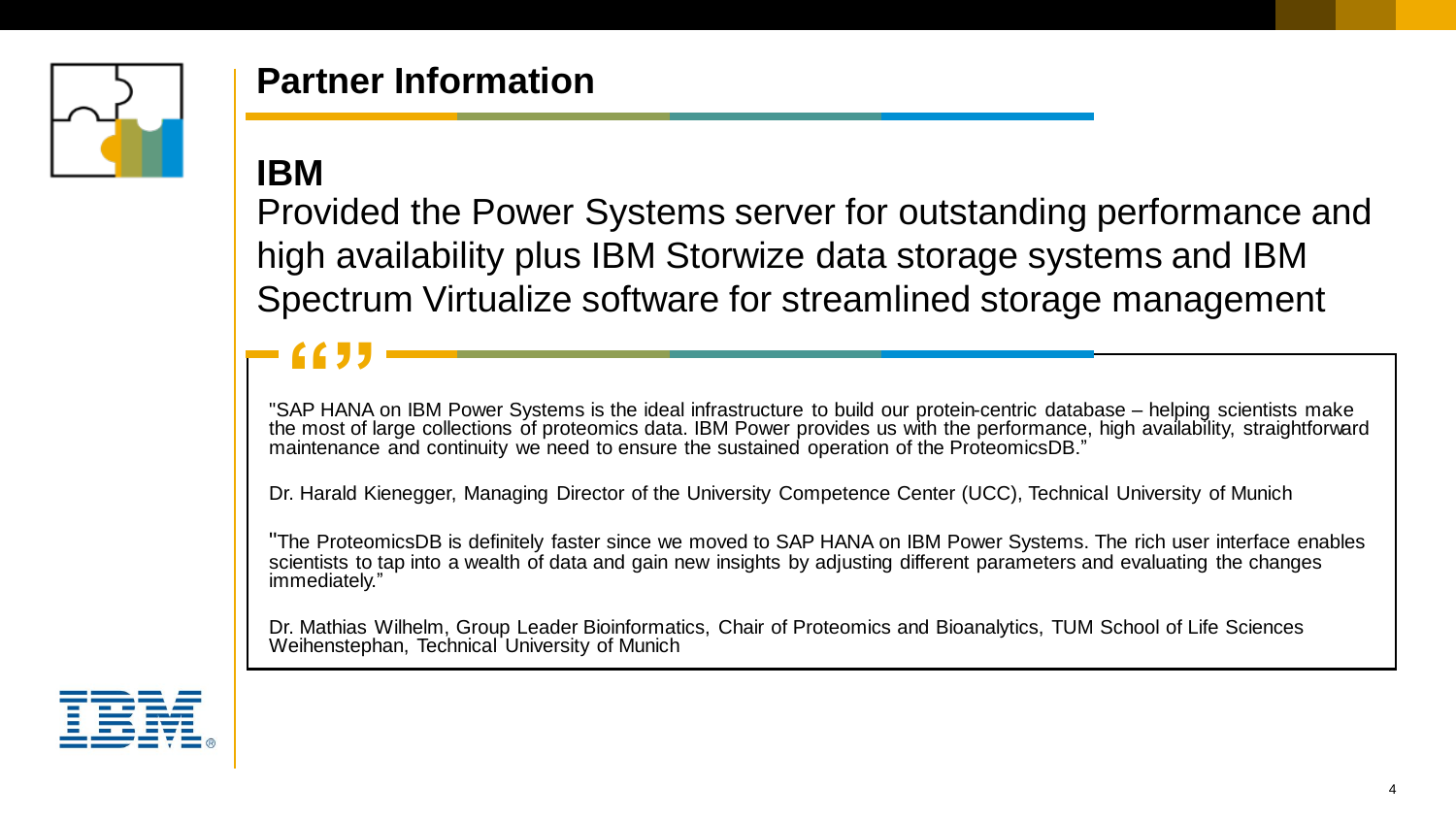

## **Business Challenge & Objectives**

To uncover new insights into biochemical processes within the human body, researchers need to explore and analyze huge volumes of experimental data 'on the fly.' This requires complex data aggregations that cannot be handled by conventional databases as they are far too slow and cumbersome for such demanding research tasks. To overcome such limitations, TUM was looking for a high-performance database solution that would support a simple, flexible and efficient approach to rapid data analysis.

To create a powerful platform to store, analyze, and visualize proteomics data without constraints, the Chair of Proteomics and Bioanalytics at TUM worked closely with SAP to build ProteomicsDB, leveraging the capabilities of the SAP HANA business data platform**.** The system also needed to scale continuously to accommodate growing data volumes. To achieve such speed, flexibility, and scalability, the ProteomicsDB team enlisted help from IBM in migrating ProteomicsDB to the latest release of SAP HANA and moving the database to a newly installed, dedicated IBM Power Systems server.

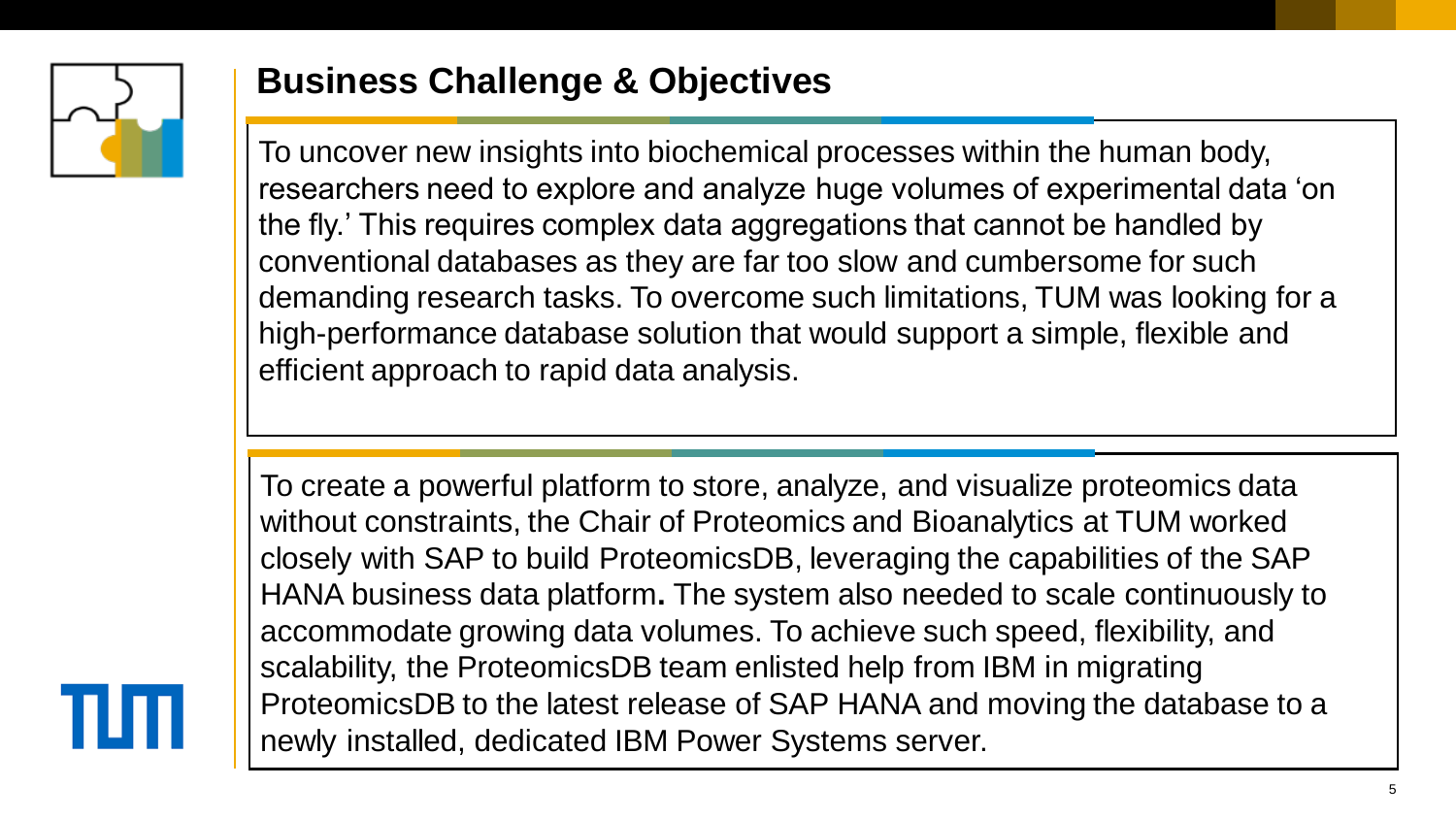

### **Project / Use Case Details**

In the treatment of complex molecular diseases such as cancer, one size does not fit all – because the presence and abundance of proteins differ from person to person. Thus, decoding human proteins is key to understanding these diseases and developing personalized medication. The challenge is in mapping out all proteins in the body, and creating the 'human proteome' in the same way that researchers have mapped out the human genome.

In 2013, a team of 30 experts in cell biology, chemistry, biochemistry, mass spectrometry, and bioinformatics thus joined forces with SAP to create the ProteomicsDB which went live in 2014. This massive in-memory database uses SAP HANA for data storing and native modeling. SAP HANA allows the team to implement a simple database design that eliminates precomputed data aggregations. In 2017, ProteomicsDB was migrated to the latest release of SAP HANA and moved to a newly installed, dedicated IBM Power Systems server to optimize operations and accommodate growing data volumes. The transition was planned by TUM's University Competence Center (UCC) organization, which is also hosting the ProteomicsDB. The highly automated infrastructure management based on IBM Power Systems enables TUM to smoothly operate SAP HANA business data platform for the ProteomicsDB.

Today, 8.85 TB of proteome data are at the disposal of researchers to rapidly collect and analyze complex data sets, to help them uncover new insights from existing experimental results, to advance their understanding of biochemical processes and to advise clinicians on personalized treatments thus enabling truly evidence-based medicine.

ProteomicsDB is instrumental in driving major breakthroughs in cancer research and treatment – it has been referenced in more than 1,000 scientific articles, among them a publication in the journal NATURE.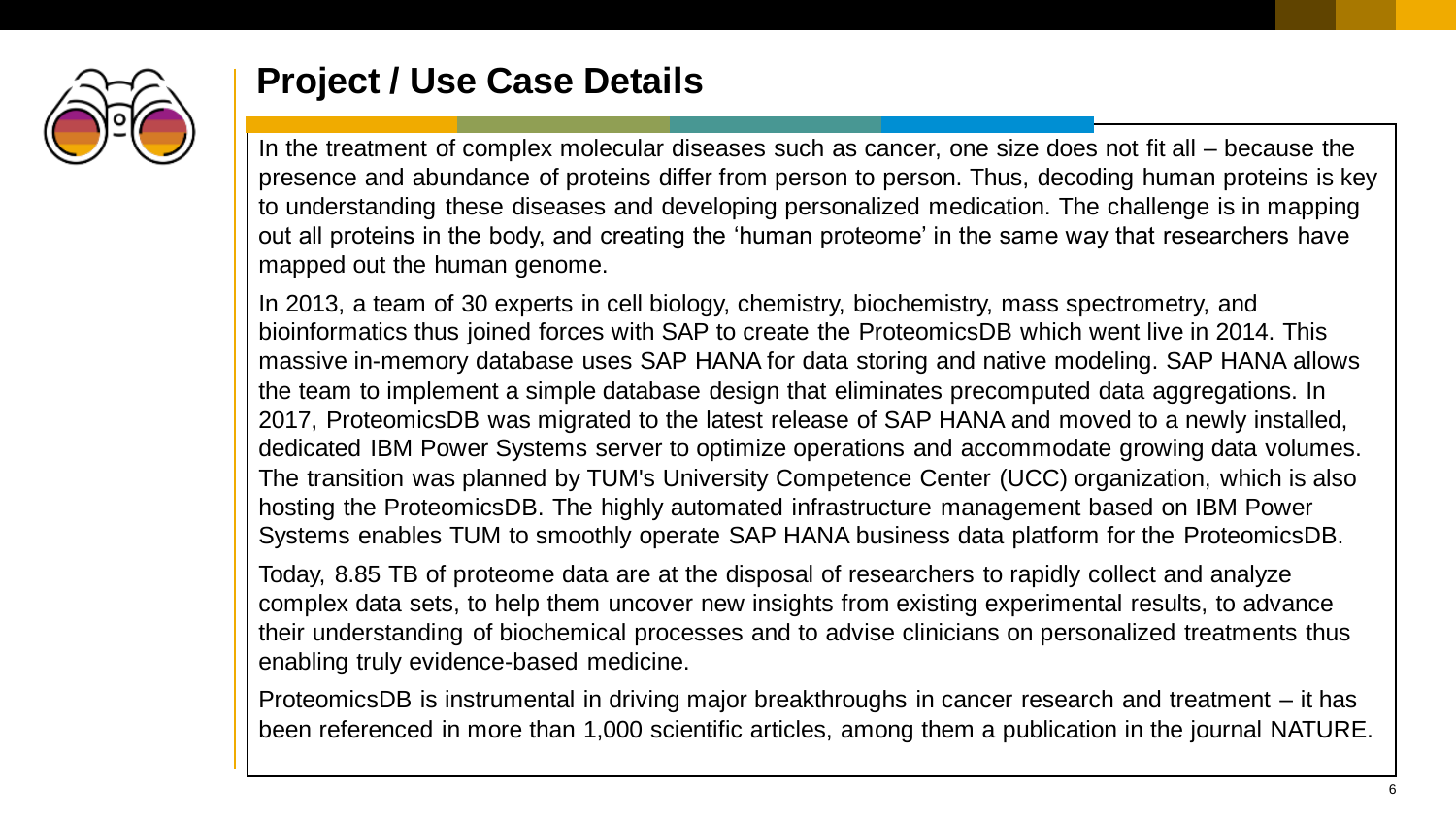

## **Benefits and Outcomes**



- Provide advice to leading doctors on targeted, personalized treatments in a 'Molecular Tumor Board'
- Researchers in science, healthcare and the pharmaceutical industry gain a better understanding of the mechanisms associated with cancer drugs in patients
- The shift from anecdotal evidence (and guesswork) to hard evidence supports organizations in focusing their R&D effort on outcomes
- Solution can be commercialized and offered as a service for use by other research teams that e.g. look into proteomics of plants and animals – thus further adding to the understanding of proteomics

- Faster response to research inquiries based on enhanced system performance
- Robust, versatile, and high-speed processing capabilities that support several types of complex, multidimensional data and the development of a variety of features
- SAP HANA multi-tenant database containers support the efficient use of compute resources
- IBM solutions for storage technology and virtualization provide the flexibility to expand capacity easily and rapidly when needed

#### **Business / Social 17 IT Human Empowerment**

- Without such a high performance database as SAP HANA, running on IBM Power Systems, the research endeavor wouldn't have been possible at all
- Fast queries across vast amounts of data enable users to identify previously unknown correlations that make predictions of drug sensitivity possible
- ProteomicsDB features a public web interface, enabling external researchers to contribute to and benefit from this unique database solution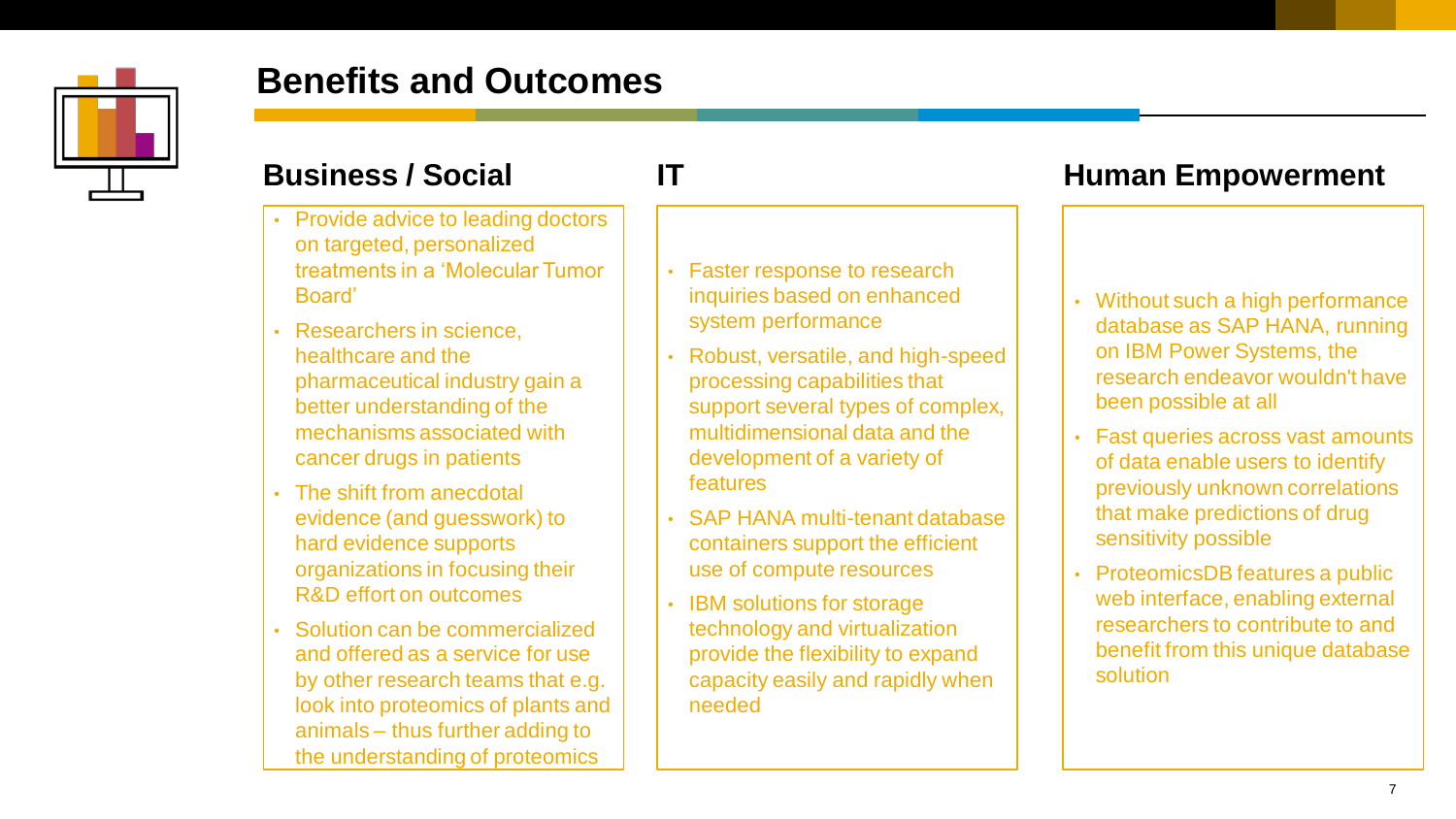

#### **Architecture**

ProteomicsDB consists of three major layers.

- The bottom layer is the data layer, providing information to the calculation layer. It consists of seven major modules enabling the storage and retrieval of meta data, annotations and quantitative information associated with proteins and biological systems.
- Due to in -memory storage of the data layer using SAP HANA, calculations using the calculation engine (structured query language), graph engine and other integrated programming languages (e.g. R and Python) are highly efficient.
- The results of these calculations can be explored in the presentation layer, offering a variety of different interactive visualizations via the web interface or systematic access via the ProteomicsDB application programming interface (API).

Source: ProteomicsDB, Nucleic Acids Research, 2018, Vol. 46, Database issue D1271 –D1281

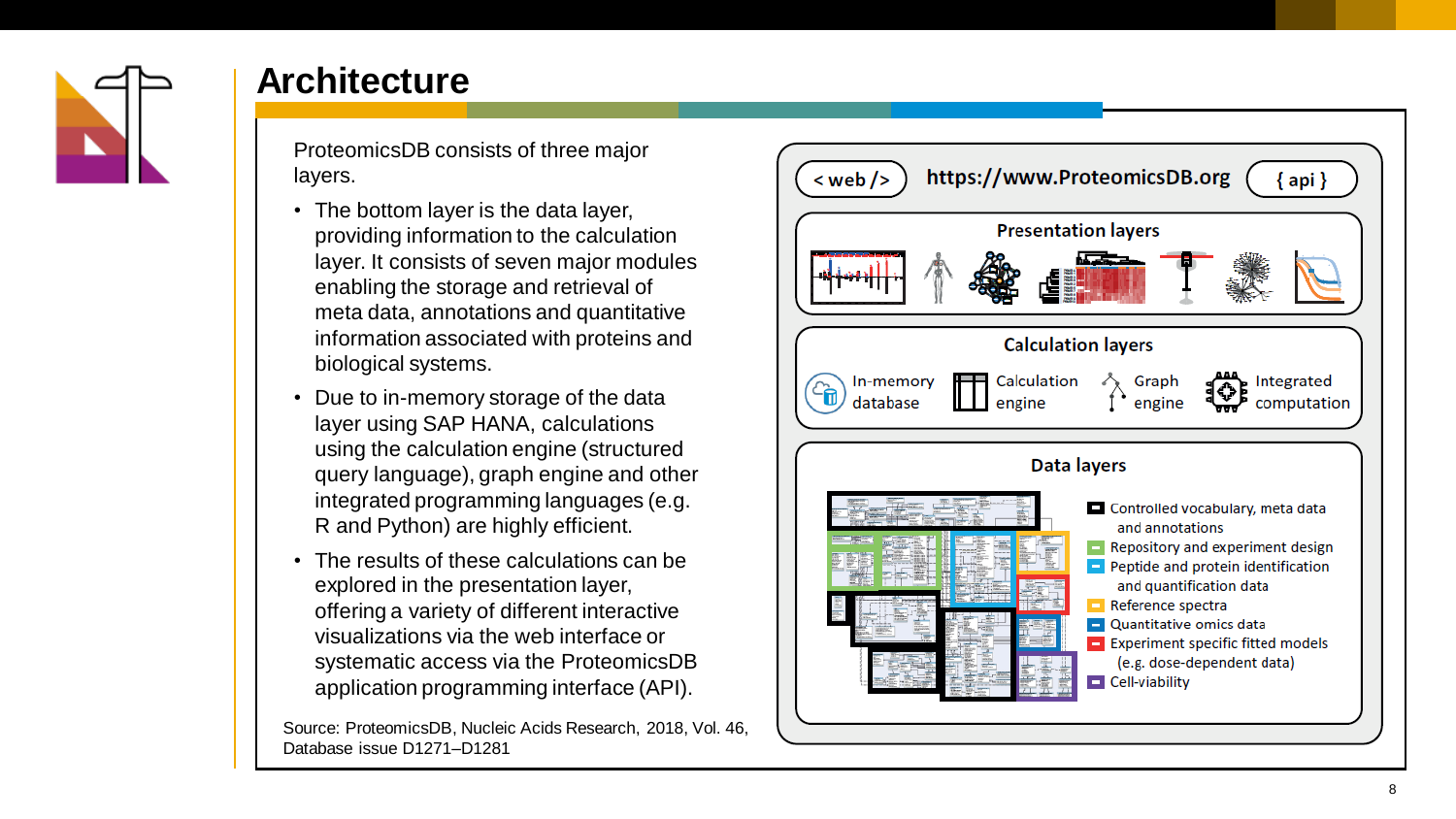

### **Deployment**

Date of Deployment:

Number of live users:

Deployed in 2014, and moved to new IBM Power Infrastructure in 2018, publicly available: https://www.proteomicsdb.org/

800 registered + varying number of ad-hoc users

| <b>SAP Technologies Used:</b>          | Live? |
|----------------------------------------|-------|
| SAP HANA business data platform        |       |
| <b>SAP Predictive Analysis Library</b> | PoC   |

ProteomicsDB was initially hosted at SAP. In June 2017, it was migrated to TUM's SAP University Competence Center (UCC) on IBM Power. 2018 saw a hardware refresh plus a scale-up from 2 TB to 6 TB of memory.

| Server Processor:   IBM Power Systems™ E870C                            |
|-------------------------------------------------------------------------|
| Linux Distribution:   SUSE Linux Enterprise Server for SAP Applications |